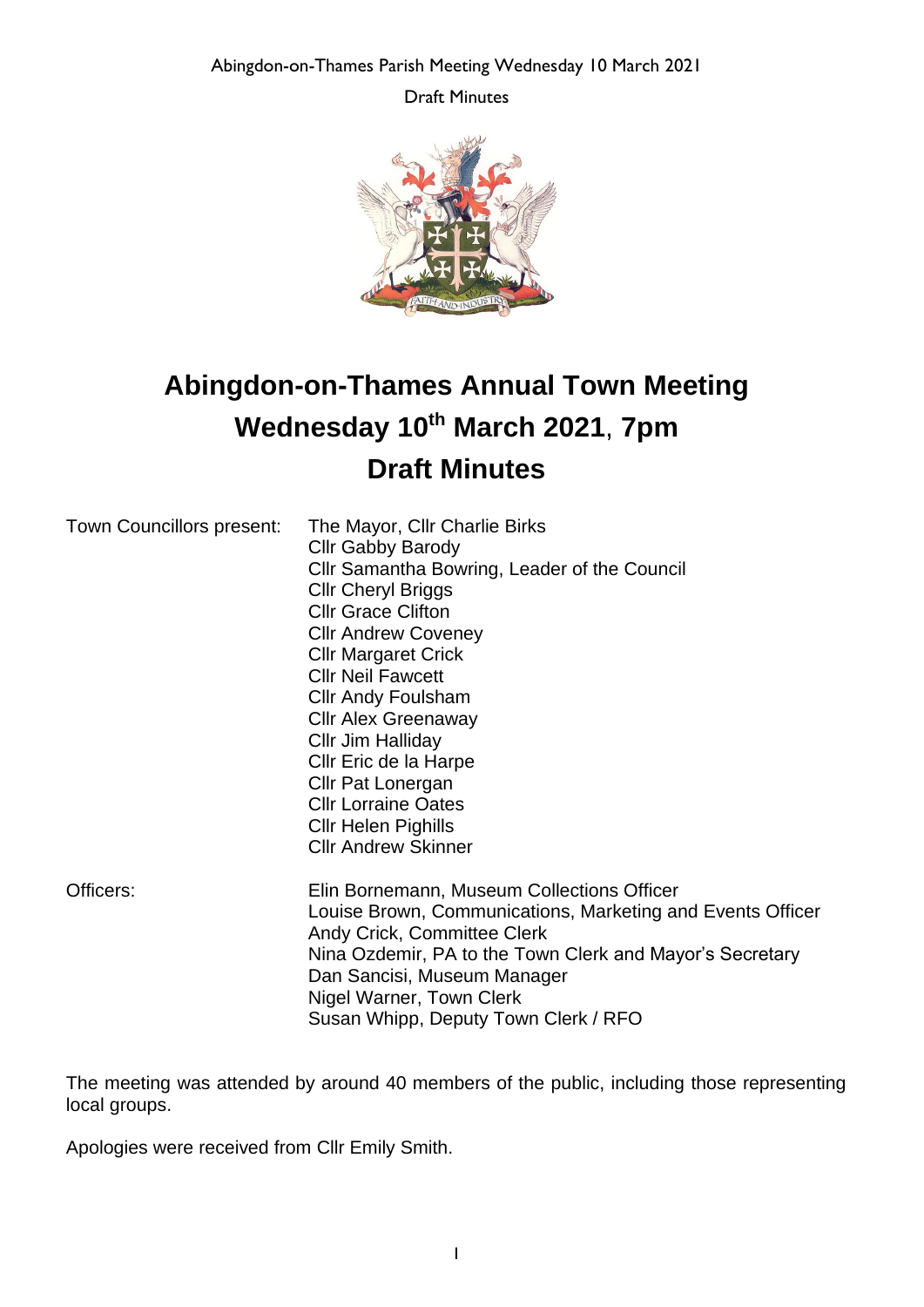# 1 **General Introduction**

The Mayor, Councillor Charlie Birks opened the meeting at 7.03pm.

### **2 Abingdon Video**

A video showcasing the work of the Town Council in the community over the last year was shown. The video is available on the **Town Council website.** 

# 3 **Minutes of the Annual Town Meeting 10 March 2020**

The minutes of the Annual Town Meeting which took place on 10 [March 2020](https://www.abingdon.gov.uk/wp-content/uploads/2021/06/Minutes-Annual-Parish-Mtg-2020.pdf) were proposed by Cllr Cheryl Briggs, seconded by Cllr Jim Halliday and approved.

The Town Clerk presented a report which addressed questions raised at the meeting in 2020. The table is available as an [appendix](https://www.abingdon.gov.uk/wp-content/uploads/2021/06/Table-of-Questions-Answers-from-Annual-Parish-Meeting-10th-March-2020.pdf) to these minutes.

# 4 **Reports by Town Council Committee Chairs**

Reports were received from Chairs of Town Council Committees.

**[Amenities and Recreation Committee.](https://www.abingdon.gov.uk/wp-content/uploads/2021/06/Abingdon-Parish-Meeting-10.3.21-Amenities-and-Recreation-Committee-Report-of-the-Chair-of-FINAL.pdf)** The Chair, Cllr Jim Halliday noted that the report included photos of the work of the committee, including new noticeboards, cycle racks, bus shelters and planters. He thanked the Outdoor Services Team, who had worked throughout the pandemic and were the people behind the scenes who keep the town looking good. Cllr Halliday also thanked Steve Rich, who retired as Deputy Town Clerk in December 2020 after 19 years and who was a mainstay of the Amenities and Recreation Committee.

**[Community Services Committee.](https://www.abingdon.gov.uk/wp-content/uploads/2021/06/Abingdon-Parish-Meeting-10.3.21-Community-Services-Committee-Report-FINAL.pdf)** The Chair, Cllr Neil Fawcett commented that it had been a challenging year, with all events in the town cancelled. The committee is looking forward to future events, with the Queen's Platinum Jubilee in 2022 and the return of a range of activities in the town. Cllr Fawcett thanked residents for their contribution to Abingdon and referred to presentations by charities as a demonstration of how important it is to support young people. The Town Council planned a major project for the coming year, raising funds for a bandstand to mark the Jubilee. Cllr Fawcett offered particular thanks to the Communications, Marketing and Events Officer for her support of the committee, especially preparing the Town Crier magazine which is distributed to all residents.

**[County Hall Museum Management Committee.](https://www.abingdon.gov.uk/wp-content/uploads/2021/06/Abingdon-Parish-Meeting-10.3.21-CHMMC-Report-of-Chair-FINAL.pdf)** The Chair, Cllr Patrick Lonergan referred to the virtual work which had been undertaken during the period of lockdown to ensure that residents and visitors from outside the town could still access the museum. Cllr Lonergan noted that the museum café had now closed.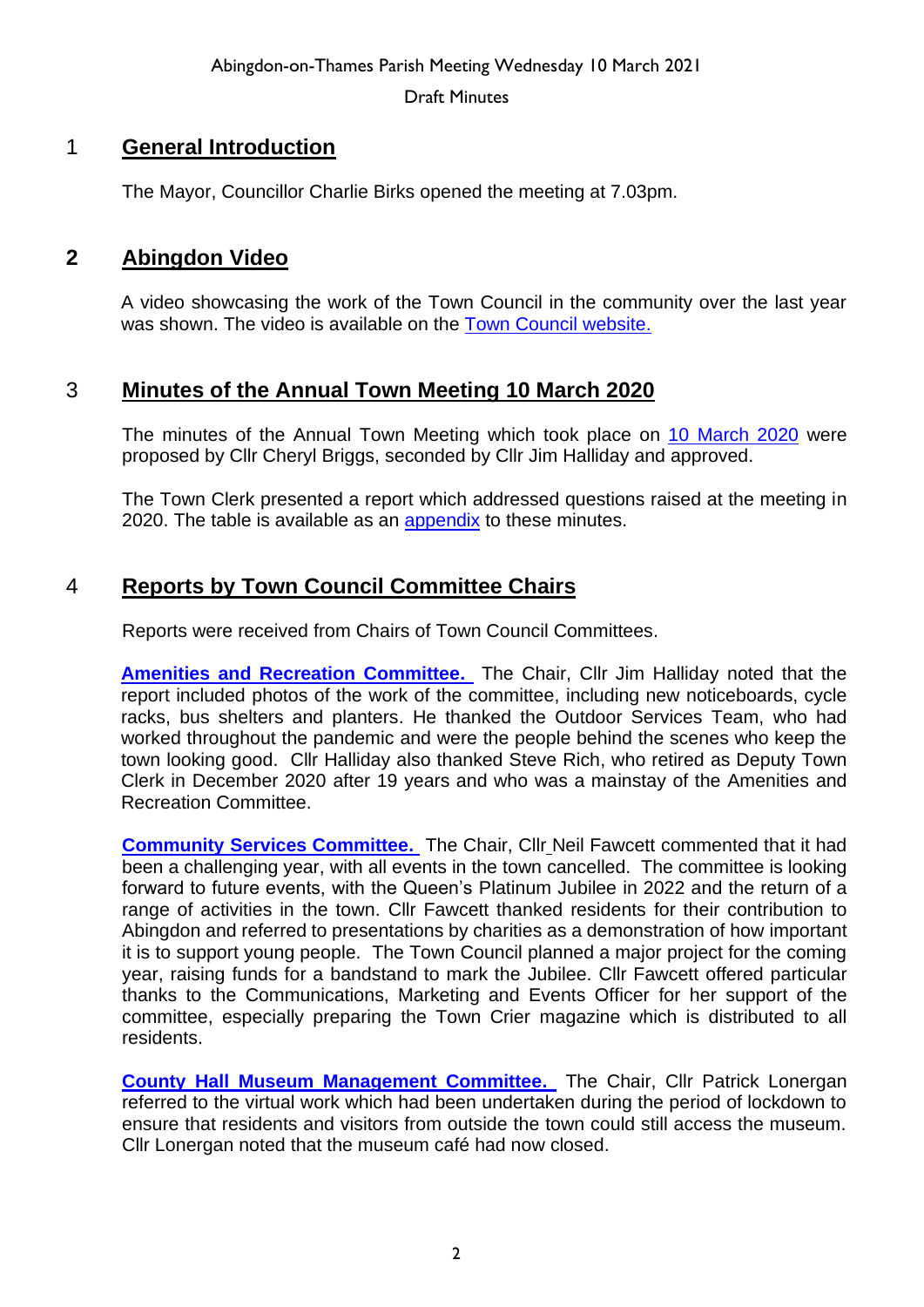**Green Advisory and [Scrutiny Committee.](https://www.abingdon.gov.uk/wp-content/uploads/2021/06/Abingdon-Parish-Meeting-10.3.21-Green-Advisory-and-Scrutiny-Committee-Report-of-Chair-FINAL.pdf)** The Chair, Cllr Gabby Barody noted the ambition to make Abingdon carbon neutral by the end of 2030. Policies being developed and introduced included the [single use plastic policy](https://www.abingdon.gov.uk/wp-content/uploads/2021/06/Single-Use-Plastic-Policy.pdf) devised by Cllr Andrew Coveney, working with Abingdon Carbon Cutters and especially Anne Smart. The committee planned to undertake a biodiversity audit in the coming year. Cllr Barody thanked all the residents and local groups who offered support and input to the committee.

**[Guildhall Committee.](https://www.abingdon.gov.uk/wp-content/uploads/2021/06/Abingdon-Parish-Meeting-10.3.21-Guildhall-Committee-Report-FINAL.pdf)** The Chair, Cllr Margaret Crick said that it had been a difficult year due to lockdown. Cllr Crick thanked the staff who have helped run the Guildhall complex and the working group led by the Mayor, Cllr Charlie Birks. Cllr Crick thanked Town Council officer Jo Blackmore in particular for her work and mentioned her experience, knowledge and support for the new Properties Manager.

**[Planning, Highways and Consultations Committee.](https://www.abingdon.gov.uk/wp-content/uploads/2021/06/Abingdon-Parish-Meeting-10.3.21-Report-of-Chair-Planning-Highways-and-Consultations-FINAL.pdf)** The Chair, Cllr Lorraine Oates noted that the committee had met every three weeks throughout this difficult year. The Neighbourhood Plan had begun, and she thanked Cllr Grace Clifton for her work on this. The Albert Park appraisal had also been undertaken and she thanked Cllr Jim Halliday for his work on that project. The reports on these two projects are included in the committee report. Cllr Oates thanked the committee for their support and Town Council staff for their work.

• **[Finance and General Purposes Committee.](https://www.abingdon.gov.uk/wp-content/uploads/2021/06/Abingdon-Parish-Meeting-10.3.21-Finance-and-General-Purposes-FINAL.pdf)** The Chair and Leader of the Council, Cllr Samantha Bowring commented that the committee wanted to do as much as possible to support the town but was always aware of the need to maintain sound finances. It had been a very difficult year due to lockdown and the Town Council had offered support for local groups, especially The Abingdon Bridge and DAMASCUS Youth Projects. Cllr Bowring noted that there will soon be a Youth Council for Abingdon. The Neighbourhood Plan had gone ahead, despite challenges. The Town Council had also invested in IT to ensure that services could continue to run during lockdown. Cllr Bowring mentioned how the museum has managed to use technology to continue to engage with residents and other visitors. Cllr Bowring thanked Town Council staff who have had to adapt to a new way of working and noted that many staff have caring responsibilities. Cllr Bowring thanked Councillors for their efforts in a difficult year and residents for giving their time to support the community in many different ways.

# 5 **Abingdon Neighbourhood Plan**

The Neighbourhood Plan was launched at the Annual Town Meeting in March 2020. An update was provided by Simon Hills, Chair of the Steering Group.

The steering group included seven residents and Cllr Grace Clifton and aims to produce a neighbourhood plan by March 2022. The plan is important because if it is agreed by referendum it must be taken into account in planning decisions. The initial work was place assessments by residents of neighbourhoods. There were some gaps which Mr Hills invited residents to volunteer to fill. Following the place assessments, eight focus groups were established to develop ideas for the town. They hope to engage with young people after Easter 2021.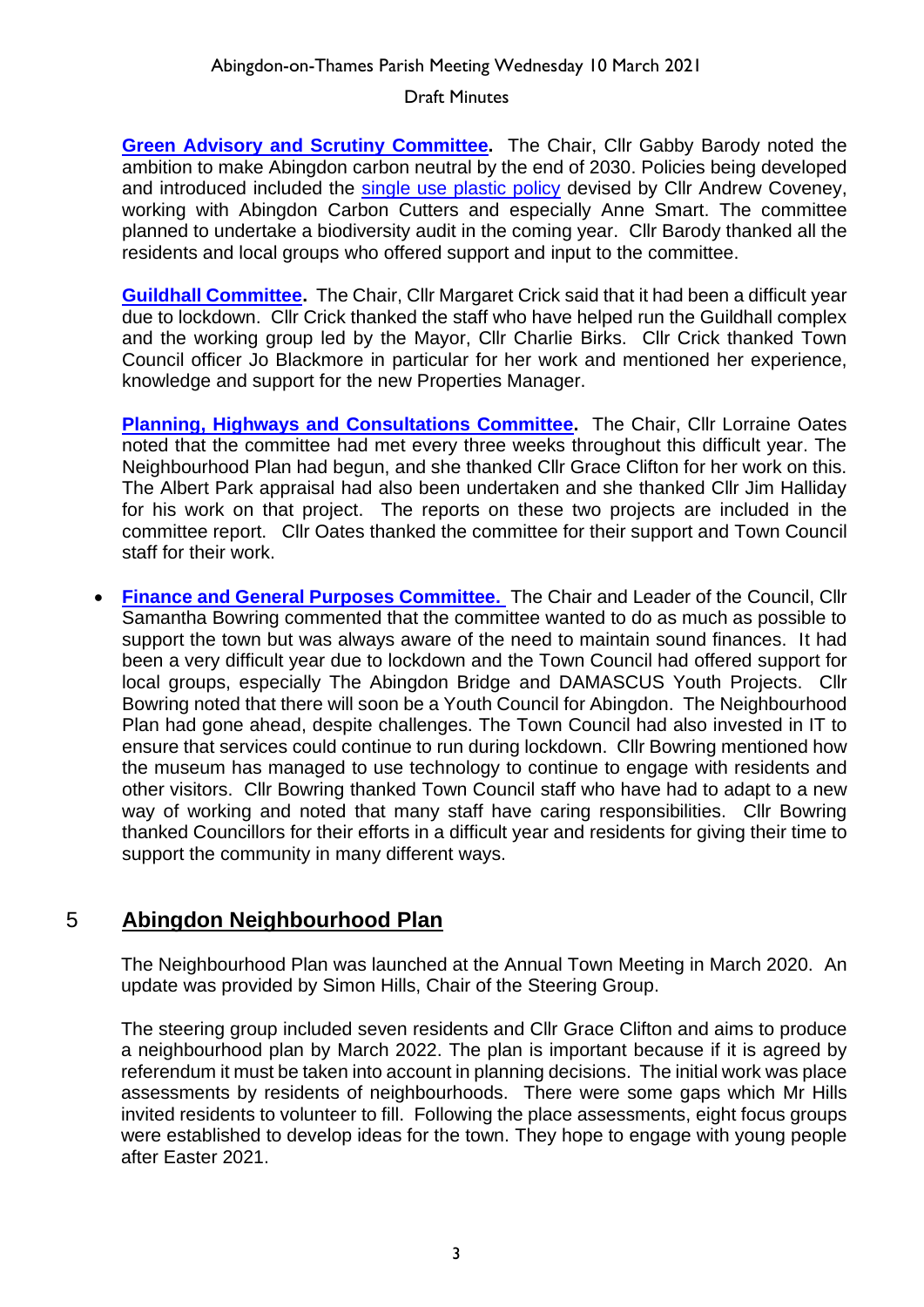There are some emerging themes:

- how to better connect the town centre with the river:
- mobility and tensions between cars, bicycles and pedestrians;
- a more blended town centre with more people making the town centre their home:
- ensuring Neighbourhood Plan recommendations are inclusive and sustainable as we build back better.

It is hoped that a draft of the plan can be produced by June 2021 for further discussion.

Mr Hills thanked the steering groups for their work and the Communications, Marketing and Events Officer for her support to the meetings, as well as those who took part in place assessments. He also thanked Feria Urbanism, who had been advising the steering group. Mr Hills invited more people to get involved.

# 6 **Platinum Jubilee 2022**

2022 will mark the Platinum Jubilee (70<sup>th</sup> Anniversary) of HM The Queen's accession to the throne. The Council will outline proposals over the course of this year for celebrating this event and proposals for a permanent commemoration.

# 7 **Presentations by Community Groups**

The Council gives a number of grants each year and there were short presentations from several organisations which receive larger grants.

- **Abingdon Carousel.** Heather Brown noted that core funding from the Town Council enables the charity to bring money into the town from elsewhere. The charity is based in South Abingdon. It has been a strange year because all the staff have their own caring responsibilities. Despite this, services have continued, including an online Saturday club and a Facebook page with about 52 stories to choose from. 'One to ones' have been offered online and these have increased. Staff have been very glad to be able to support people. They have also spent time training staff, which means that the charity will leave lockdown with more high-quality staff able to deliver a better service. Ms Brown thanked the Town Council for its continued funding.
- **Be Free Young Carers.** John Tabor thanked the Town Council for its ongoing support for the work of the charity with young carers in Abingdon. It had been a difficult year for charities: lockdown meant that they had lost support so Town Council funding was very important. Being confined to their homes had put young carers under even more stress than normal.

The charity had responded to changed circumstances by switching to online support, which had enabled it to support young carers and families through online 'Zoom' befriending. They had kept in contact with all the families that they supported in Abingdon, Didcot and across South Oxfordshire. This was very important as they could identify those most at risk under lockdown. The charity had developed exercises and creative activities for young carers to do at home. Many families had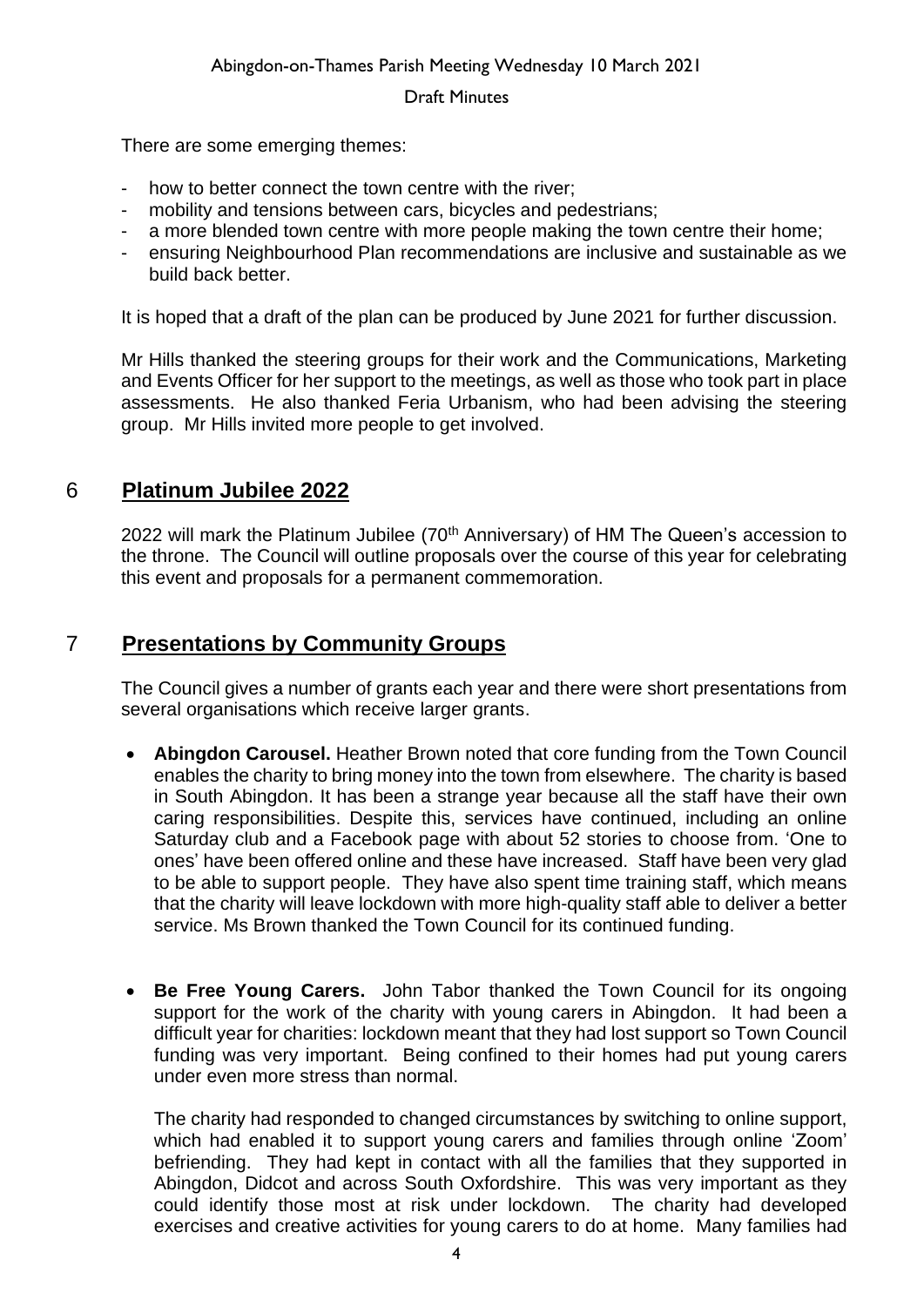been communicating through Facebook as they did not have access to IT. The charity had collaborated with other charities to provide essentials such as food to families. Young carers were initially locked in their homes with no access to education and this had created great stress and anxiety. This had focused the charity on giving people broader horizons.

The charity had engaged with restaurants to provide recipes for young carers. A creative writing project with Fusion Arts has been hugely successful and the young people had been so creative. They continued to circulate a quarterly newsletter and in the lead up to Christmas they delivered mental health resource boxes to young carers most at risk. After Christmas, the charity had been involved in the campaign for laptops for young carers and had come across a large number of young carers struggling to do home-schooling on smart phones, with some young carers with siblings trying to share one machine.

The charity had received support from local businesses. They had held an online Christmas party with around 30 young carers. Volunteers were commended for their enthusiasm and commitment. There were around 100 young carers in Abingdon and the charity had have been in touch with them through the year.

- **The Abingdon Bridge (TAB).** Gary Hibbins introduced Adam, a youth ambassador for TAB who has also been supported by TAB. Adam was now a student nurse and spoke about the support and help he had been offered by TAB. Mr Hibbins thanked the Town Council for its support and noted that the charity needs this core funding to continue. Mr Hibbins also introduced Talia, who had worked with TAB for two and a half years. She had not been in school at the time and TAB had been the only service to support her. The charity had offered a welcoming, friendly, comfortable environment which had helped her to trust people and open up about her feelings. TAB had supported 230 people like Talia and Adam last year and supported over 500 people in workshops and counselling, 111 people in wellbeing programme and others in educational workshops. Over the next year TAB and other youth organisations will be able to support young people and Mr Hibbins said that he was proud to be supported by such a proactive Town Council.
- **South and Vale Citizens' Advice (CAB).** Jon Bright gave a presentation. There were 79 volunteer advisers who had needed to be equipped to work from home over the past year. 22 out of 26 advisers have been able to continue providing advice through the year and there had been a recruitment drive to recruit 40 new advisers, at least 10 of whom were for Abingdon. The CAB provided training to new volunteers during the year. It was responsible for allocating winter support grants on behalf of the County Council and District Councils and this had been very intensive work over the past few months. They had responded to changed circumstances well: Abingdon CAB has been able to offer advice to a similar number of people to last year – around 3,700 clients who have brought over 5,000 separate issues. This offers some idea of the scale of the work. Mr Bright noted that Abingdon CAB supports communities outside of the town. Demand had been lower in the first lockdown, about the same in the second lockdown and much higher in the third lockdown. Employment queries have been high throughout the year. Mr Bright thanked the Town Council for its support throughout the year.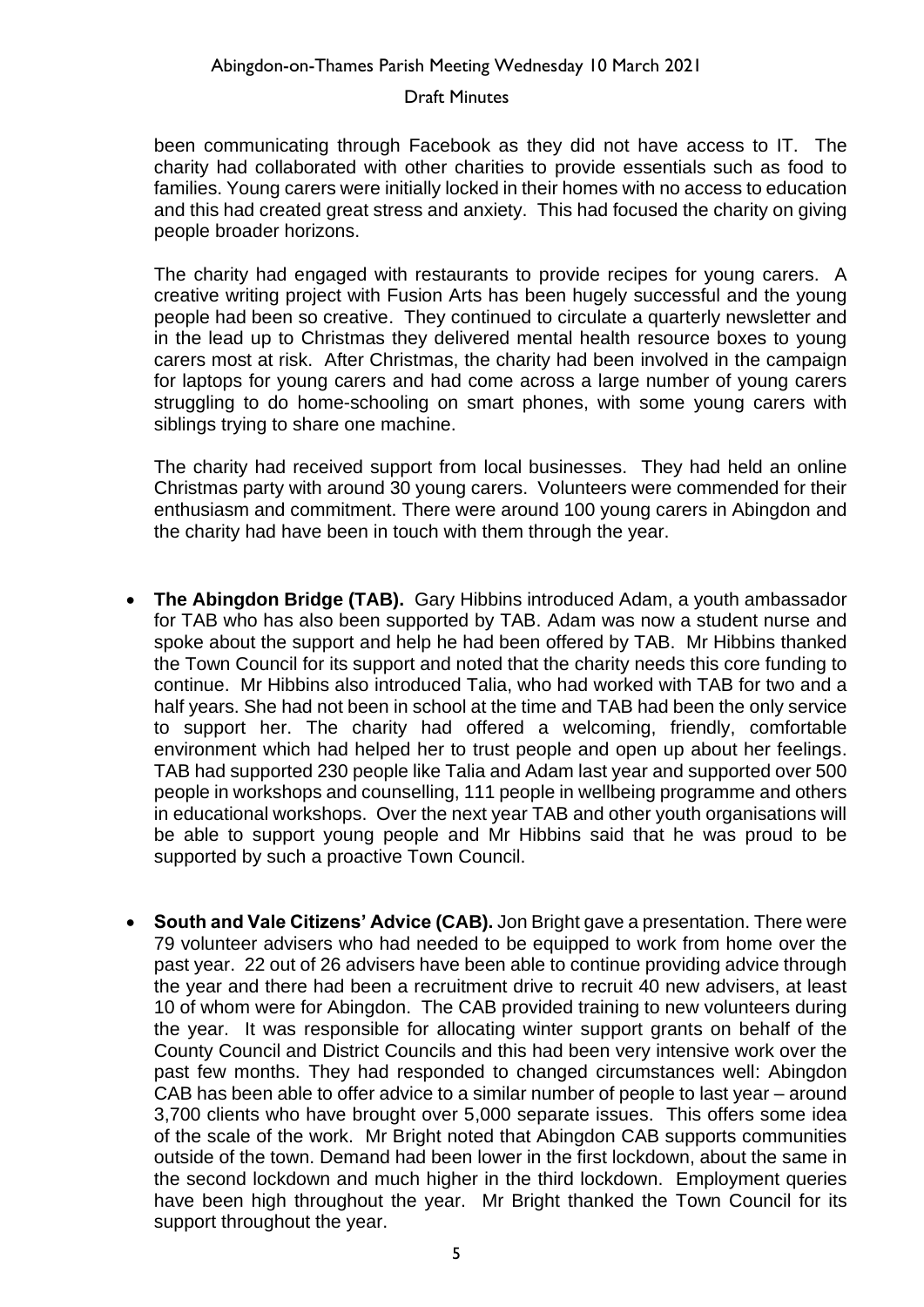• **Christs Hospital.** Gillian Kent, Clerk to the Governors of Christ's Hospital, gave a presentation. The charity was set up in 1553 and is the private owner of Albert Park, a park available for public use. The charity has received funds from the Town Council towards the cost of the upkeep of the park, which is around £80,000 per year. This includes costs related to surrounding roads, verges and gates for which the charity is also responsible. The majority of expenditure goes on the maintenance contract, the part-time park keeper's salary, waste collection and maintenance of equipment. The charity must keep to the highest standards of expertise for its work to comply with Conservation Area and Listed Park status. During 2020, the charity undertook to remap and tag the 400 trees in the park at a cost of £1,800.

Lockdown has seen use of the park increase significantly and this has increased work and some challenges such as social distancing. The charity plans to maintain the park as a safe, open space to welcome everyone. Ms Kent noted that the park is provided in addition to the main charity objectives to support 30 alms houses in Abingdon and to provide grants to those in need in Abingdon. The charity works with many other groups in the town. When money is spent on the park this detracts from other charity activities so the charity welcomes the support of the Town Council. Ms Kent thanked Cllr Margaret Crick, Cllr Helen Pighills, Cllr Cheryl Briggs and the Mayor, Cllr Charlie Birks for their support on the Board of Trustees of the charity.

• **Abbey Buildings Project.** Bryan Brown, the Chair of the Friends of Abingdon Abbey Buildings Trust introduced the project which owns and manages the historic Abbey Buildings. Due to lockdown, little has happened with the project over the past year. The Abbey Buildings closed in March 2021 and have remained closed since, with all activities ceased. Staff have still been needed to manage the buildings, including dealing with cancellations and new bookings. The National Heritage Lottery Fund (NHLF) closed for all grants this year to focus on emergency grants. The charity has been successful in getting some emergency funding during the year and the NHLF has now reopened. The charity has achieved match funding with the help of the Town Council and has used this to secure funding from other bodies. The charity hopes to proceed with the project and Mr Brown noted that the National Lottery post-Covid guidelines reflect the Town Council's own priorities closely. He thanked the Town Council for its support and hoped that the project could be progressed later this year.

# 8 **Youth Services and Youth Council**

During the last year the Council has been working with its partners on the future of youth services in Abingdon. Youth services have been the responsibility of Oxfordshire County Council but funding has been restricted in recent years. In her budget speech to the Town Council in January 2021 the Leader, Cllr Samantha Bowring, called upon the County Council "to reinstate adequate funding for youth services but in the meantime, I am proposing a new budget line of £30,000 for supporting young people." Cllr Bowring went on to state: "We plan to work with community partners, with Abingdon Bridge and Damascus taking a lead to develop ways of supporting young people in this town." This work would include the establishment of a Youth Council for Abingdon.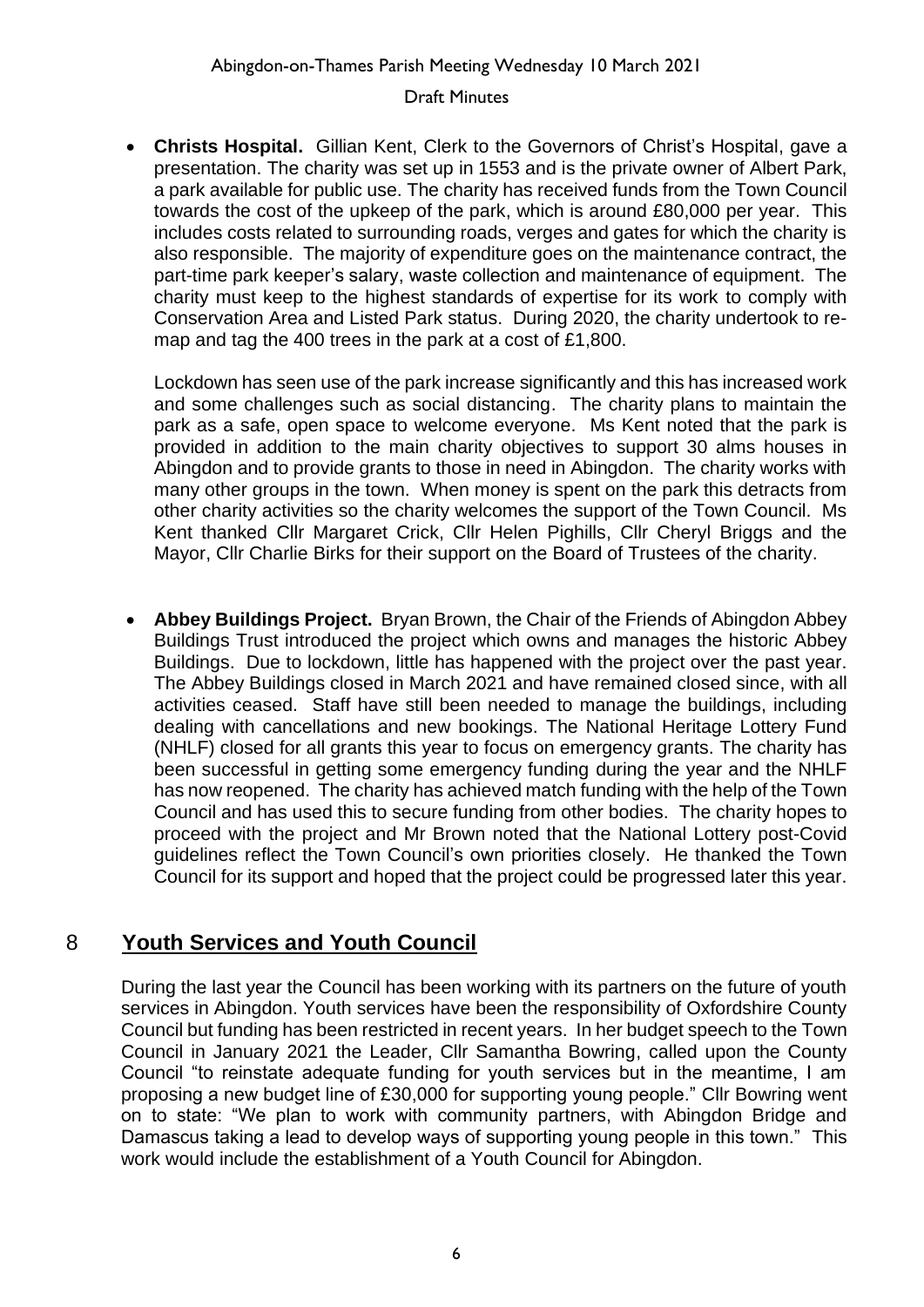Roxy Elford of the DAMASCUS project and Gary Hibbins and Holly Freeland of The Abingdon Bridge made a presentation to the meeting regarding the way forward. Roxy Elford introduced the work of DAMASCUS, which uses a gazebo to engage with young people in their communities. She mentioned services they would like to see and asked for someone from the Town Council to work on the youth council. Holly Freeland of The Abingdon Bridge and two youth ambassadors, Luke and Ollie, spoke in support of the youth council.

# 9 **To discuss Town affairs**

Questions from residents to Town Councillors.

### **Food at Town Council events**

Kat Kelly asked the Town Council to ensure that food provided at Council events is low carbon, moving towards more plant-based options. She suggested that beef should be removed as a first step as it has by far the highest carbon footprint of any meat.

Cllr Bowring noted that the Town Council has made responding to climate emergency a priority and the request would be looked at with regard to future events. Cllr Eric de la Harpe advised that the Town Council's Green Advisory and Scrutiny Committee was drafting a food policy and he invited Ms Kelly to get in touch to contribute to the development of this policy.

### **Northcourt play area**

Ms Pat Bryden asked if the Town Council would consider providing a playground and park for the people of Northcourt by buying the northern part of Abingdon Vale Cricket Club. Ms Bryden noted that such a project might be crowd funded.

Cllr Bowring said that the Town Council and the Vale of White Horse District Council manage eleven playgrounds around the town as well as other outdoor amenity areas such as football pitches and fitness trails. The Town Council has prioritised services and activities for young people in the face of County Council cuts and the Town Council Amenities Committee has a capital reserve of nearly £60,000 in its forward plan for a programme of replacing play equipment across the town and generally improving play areas and outdoor fitness equipment. However, the cost of purchasing the proposed site would be significantly higher than this. New playgrounds tend to be built as part of new developments and the cost of landscaping and equipment, initial maintenance and the substantial cost of the land is not met by taxpayers. The cost of any such development would increase the Council Tax for Abingdon considerably. The Town Council is sympathetic to concerns about the welfare of children and the Town Council's Amenities and Recreation Committee would review the steps and the likely timescale required to undertake such a project.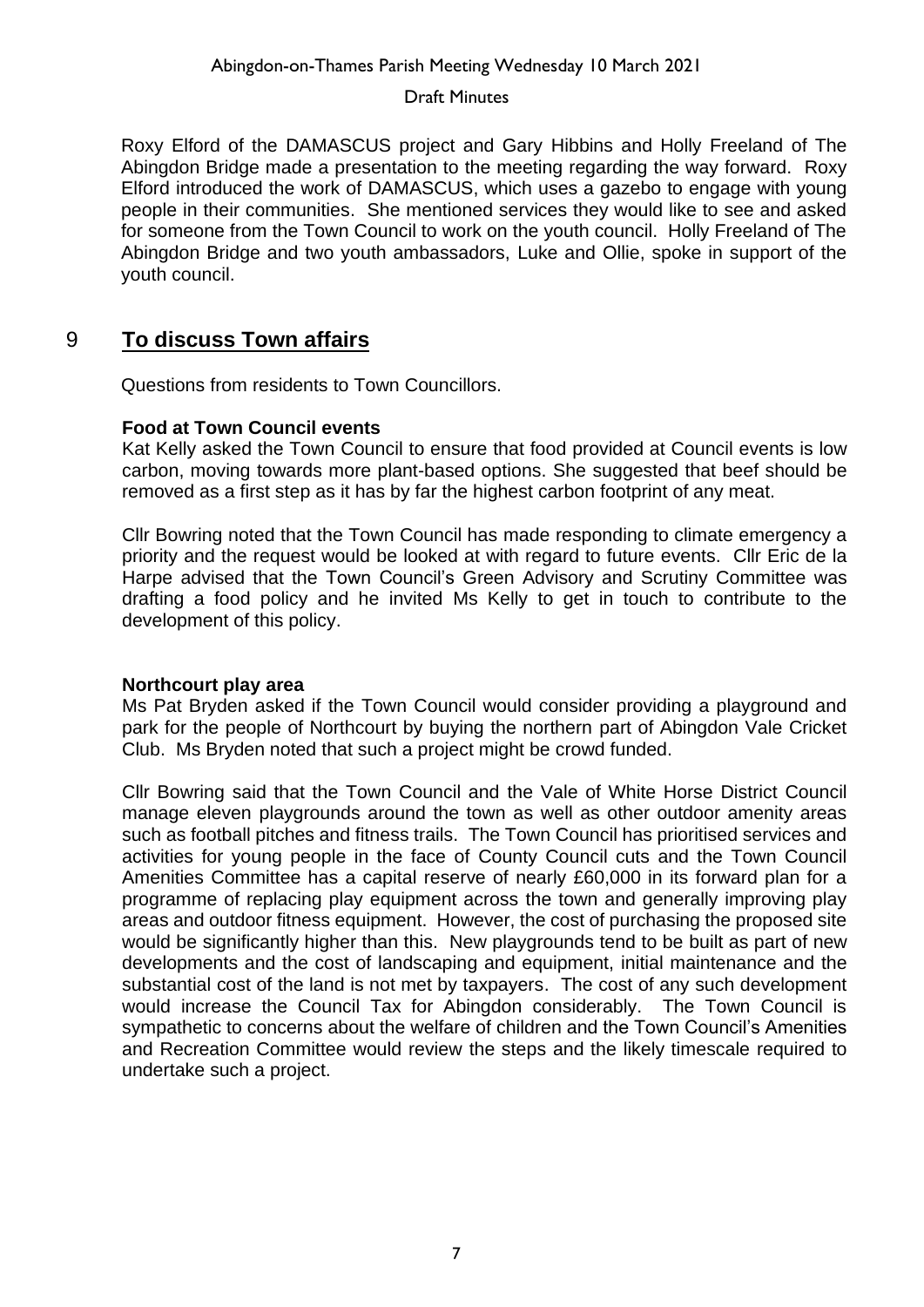#### Abingdon-on-Thames Parish Meeting Wednesday 10 March 2021

### Draft Minutes

### **Boxhill Woods**

Mr Nigel Luker asked about plans for Boxhill Woods following the recent felling of two large trees and some smaller ones, as well as the collapse of some older trees. Mr Luker asked if there was a plan to clear some of the ground and plant some native species of tree to keep the wood growing as it is a valuable resource and enjoyed by lots of residents using the footpath. He also asked if there is a policy to manage the edges of the wood where it extends over the boundaries onto private properties.

The Chair of the Amenities and Recreation Committee, Cllr Jim Halliday advised that the ownership of Boxhill Wood is split between the Vale of White Horse District Council (the Vale) and the Town Council. The Vale owns and looks after the trees to the west of the River Stert and the Town Council the trees to the east of the River. In 2019 all the Councilowned trees in Abingdon were professionally inspected by an external specialist who submitted a detailed report listing all the works that should be carried out.

The Town Council's Outside Team have already carried out some of the work and, after a tendering exercise, the remainder has been contracted to specialist tree surgeons who are tackling the trees in the order specified in the survey. For many years the Council has treated Boxhill Wood as a self-regenerating natural woodland – it is noticeable that a recent removal of a large tree has caused much more light to enter the wood, which in turn has stimulated much natural growth. Council-owned trees on the fringes of the wood have been inspected and, where recommended, works have been, or are being, carried out. When trees have to be felled in Town Council play areas, the policy is to consider what species is most appropriate for the location and to source replacements accordingly.

### **Restoring the town's vitality**

Ms Hester Hand asked what the Town Council planned over the next year to help to restore the town's vitality as a lively market town which was a good place to live.

Cllr Bowring said that the Town Council was aware that coming out of lockdown much needs to be done and there needs to be a vision for the town. The Neighbourhood Plan is a great mechanism for agreeing a vision for the town which the different levels of council can work on with residents and businesses. There are various financial packages and projects for the town centre administered by other levels of government and businesses have been contacted about these. If any businesses needed information, this could be passed on.

The Vale of White Horse District Council (the Vale) has teamed up with social enterprise Makespace and other councils to help bring empty shops back into use with a £1.9m fund. The project, called 'Meanwhile in Oxfordshire…', will go towards helping high streets across the county to bounce back from the effects of Covid-19 by bringing new independent shops, cultural venues, creative studios and co-working spaces into the town centre. The aim is to provide affordable premises to accommodate more than 100 organisations, which will create or secure at least 300 jobs across Oxfordshire and help to give people more reason to shop in town centres. Vale officers have been heavily involved in developing the Oxfordshire Economic Recovery Plan which supports a range of projects to support retail and tourism businesses. Now that the county-wide plan has been published, the District Council is looking at developing a district recovery plan to offer support to all sectors of the economy. This is in addition to the significant amount of funding distributed by the Vale through the various government schemes.